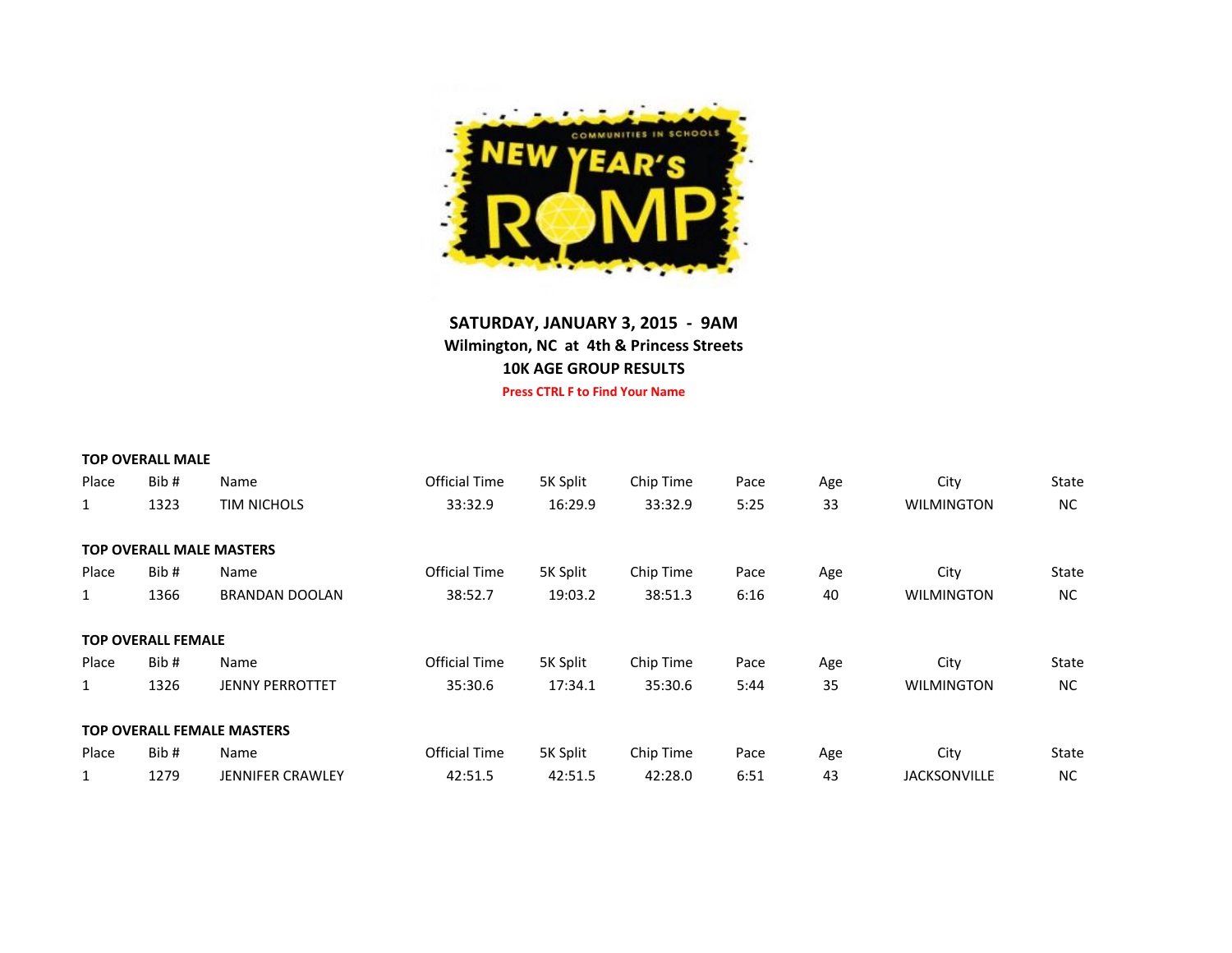|                     | MALE 15 & UNDER |                               |                      |           |           |      |     |                         |           |
|---------------------|-----------------|-------------------------------|----------------------|-----------|-----------|------|-----|-------------------------|-----------|
| Place               | Bib#            | Name                          | <b>Official Time</b> | 5K Split  | Chip Time | Pace | Age | City                    | State     |
| $\mathbf{1}$        | 1371            | <b>CHRIS POST</b>             | 53:26.7              | 25:22.5   | 53:26.7   | 8:37 | 14  | <b>WILMINGTON</b>       | NC        |
|                     |                 |                               |                      |           |           |      |     |                         |           |
| <b>MALE 20 - 29</b> |                 |                               |                      |           |           |      |     |                         |           |
| Place               | Bib#            | Name                          | <b>Official Time</b> | 5K Split  | Chip Time | Pace | Age | City                    | State     |
| $\mathbf{1}$        | 1372            | <b>GEORGE IV</b>              | 41:34.8              | 20:09.0   | 41:34.8   | 6:42 | 24  | <b>WILMINGTON</b>       | NC        |
| 2                   | 1352            | <b>JOSHUA THOMAS</b>          | 42:26.9              | 21:49.7   | 42:26.9   | 6:51 | 26  | <b>WILMINGTON</b>       | NC        |
| 3                   | 1335            | <b>CHRISTOPHER SHANK</b>      | 43:47.8              | 20:59.2   | 43:47.8   | 7:04 | 25  | <b>JACKSONVILLE</b>     | NC        |
| 4                   | 1300            | <b>JOSEPH HAMANN</b>          | 47:56.9              | 23:54.8   | 47:48.2   | 7:43 | 23  | <b>OAK RIDGE</b>        | NC        |
| 5                   | 1365            | ADAM ABRAHAM                  | 48:24.4              | 22:30.5   | 48:24.4   | 7:48 | 23  |                         |           |
| 6                   | 1260            | <b>CHRISTOPHER BARBARETTA</b> | 48:33.4              | 22:47.4   | 48:33.4   | 7:50 | 22  | HAMPSTEAD               | NC        |
| 7                   | 1306            | SEBASTIAN KIMLINGER           | 50:44.9              | 26:59.1   | 50:38.5   | 8:10 | 24  | <b>MOAB</b>             | UT        |
| 8                   | 1325            | <b>JAMES PAINE</b>            | 59:58.0              | 30:34.9   | 59:28.6   | 9:35 | 28  | WINSTON-SALEM           | NC.       |
| 9                   | 1284            | <b>TANNER DEATON</b>          | 1:00:21.8            | 1:00:21.8 | 1:00:21.8 | 9:44 | 22  | LELAND                  | NC        |
| MALE 30 - 39        |                 |                               |                      |           |           |      |     |                         |           |
| Place               | Bib#            | Name                          | <b>Official Time</b> | 5K Split  | Chip Time | Pace | Age | City                    | State     |
| $\mathbf{1}$        | 1347            | <b>KEVIN SOEDER</b>           | 37:16.3              | 17:56.2   | 37:16.3   | 6:01 | 37  | <b>JACKSONVILLE</b>     | NC        |
| $\overline{2}$      | 1345            | <b>IAN SMYTHE</b>             | 45:17.3              | 22:16.7   | 45:17.3   | 7:18 | 34  | LELAND                  | NC        |
| 3                   | 1297            | <b>CEDRIC GRANT</b>           | 45:28.7              | 21:54.1   | 45:28.7   | 7:20 | 34  | <b>LONGWOOD</b>         | NC.       |
| 4                   | 1312            | <b>JOSEPH LIPIEC</b>          | 45:42.8              | 22:58.9   | 45:37.0   | 7:21 | 31  | <b>SURF CITY</b>        | NC        |
| 5                   | 1271            | <b>FERGAL CAGNEY</b>          | 48:37.9              | 23:28.0   | 48:37.9   | 7:50 | 38  | <b>HOLLY RIDGE</b>      | <b>NC</b> |
| 6                   | 1351            | <b>ALEX TEEFEY</b>            | 49:06.7              | 24:35.6   | 49:00.4   | 7:54 | 32  | <b>SURF CITY</b>        | NC        |
| 7                   | 1350            | <b>NICK MONROE</b>            | 50:35.5              | 25:33.8   | 50:35.5   | 8:10 | 30  | <b>WILMINGTON</b>       | NC        |
| 8                   | 1338            | MICHAEL SHORT                 | 1:01:58.2            | 31:04.1   | 1:01:48.7 | 9:58 | 39  | <b>HAMPSTEAD</b>        | NC        |
| <b>MALE 40 - 49</b> |                 |                               |                      |           |           |      |     |                         |           |
| Place               | Bib#            | Name                          | <b>Official Time</b> | 5K Split  | Chip Time | Pace | Age | City                    | State     |
| $\mathbf{1}$        | 1357            | <b>SHAWN WELLERSDICK</b>      | 43:56.0              | 21:44.5   | 43:56.0   | 7:05 | 42  | <b>WILMINGTON</b>       | NC        |
| $\overline{2}$      | 1272            | <b>SAM CATLETT</b>            | 44:45.0              | 0:00.0    | 44:45.0   | 7:13 | 49  | <b>WILMINGTON</b>       | NC        |
| 3                   | 1309            | PHIL KORNACHUK                | 45:38.9              | 22:19.0   | 45:37.6   | 7:21 | 40  | <b>WHISPERING PINES</b> | <b>NC</b> |
| 4                   | 1324            | RICHARD OGLE                  | 46:19.3              | 23:30.1   | 46:19.3   | 7:28 | 44  | <b>WILMINGTON</b>       | NC        |
| 5                   | 1353            | <b>JASON TIPPETT</b>          | 48:54.0              | 23:05.2   | 48:54.0   | 7:53 | 41  | SMITHFIELD              | NC.       |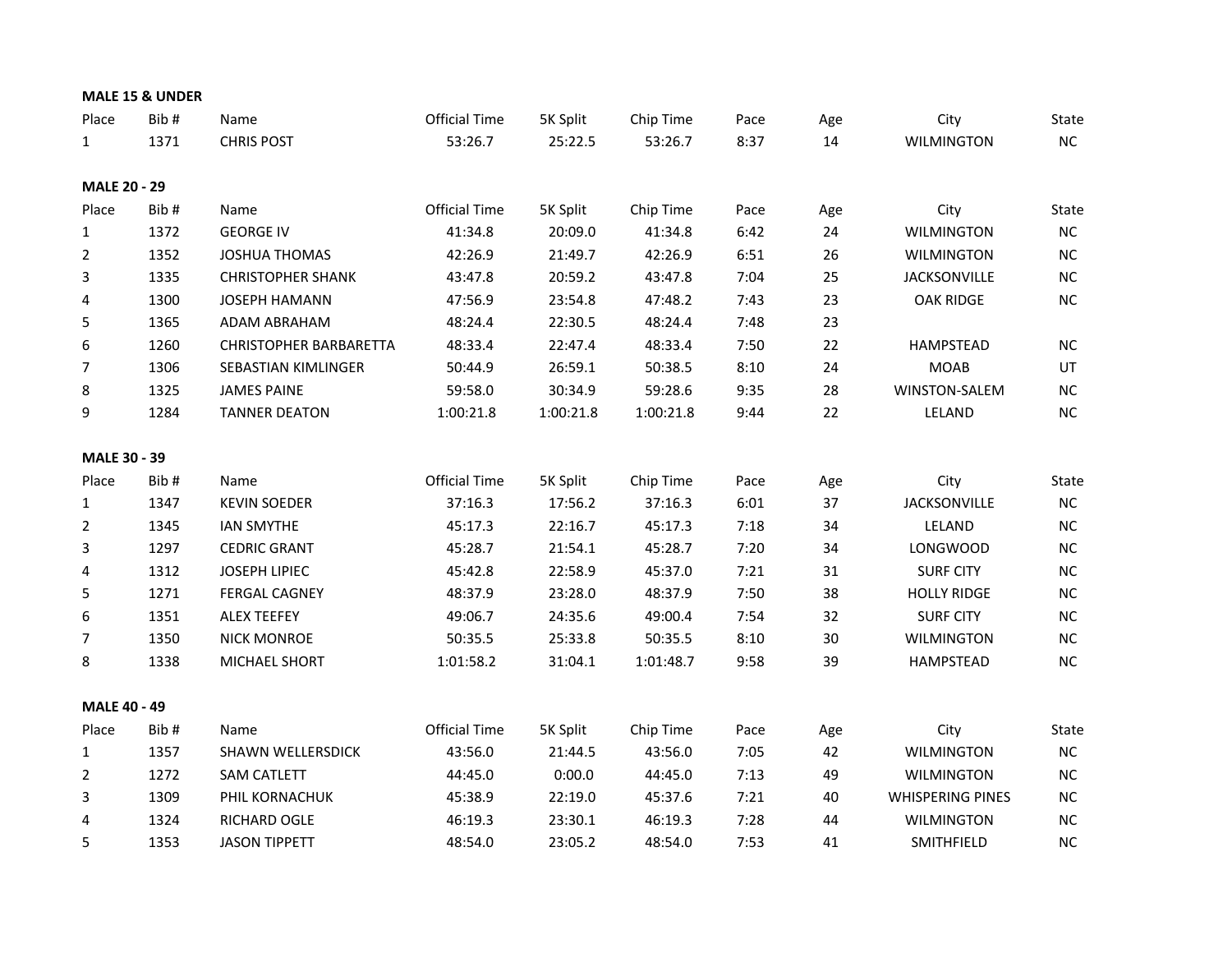| 6                     | 1317 | <b>BRENDAN MCINERNEY</b> | 50:05.3              | 25:02.1  | 50:05.3   | 8:05  | 43  | <b>WILMINGTON</b>         | NC        |
|-----------------------|------|--------------------------|----------------------|----------|-----------|-------|-----|---------------------------|-----------|
| 7                     | 1328 | <b>RICK REICHOW</b>      | 50:32.2              | 25:03.5  | 50:32.2   | 8:09  | 49  | <b>WILMINGTON</b>         | $\sf NC$  |
| 8                     | 1307 | <b>BRIAN KINSTON</b>     | 58:38.7              | 28:02.2  | 58:37.8   | 9:27  | 49  | <b>WINNABOW</b>           | NC        |
| 9                     | 1303 | THOMAS JENKINS           | 1:01:19.7            | 30:52.3  | 1:01:04.8 | 9:51  | 42  | LELAND                    | NC        |
| 10                    | 1268 | <b>SCOTT BURCHETTE</b>   | 1:08:11.7            | 34:09.7  | 1:08:11.1 | 10:59 | 49  | CHADBOURN                 | NC        |
| <b>MALE 50 - 59</b>   |      |                          |                      |          |           |       |     |                           |           |
| Place                 | Bib# | Name                     | <b>Official Time</b> | 5K Split | Chip Time | Pace  | Age | City                      | State     |
| $\mathbf{1}$          | 1282 | <b>WESLEY DAVIS</b>      | 47:25.0              | 23:37.5  | 47:25.0   | 7:39  | 54  | <b>WILMINGTON</b>         | <b>NC</b> |
| $\overline{2}$        | 1367 | <b>GEORGE BOREN</b>      | 47:32.3              | 23:44.6  | 47:32.3   | 7:40  | 51  | WHITEVILLE                | $NC$      |
| 3                     | 1316 | <b>RAY MCCLORY</b>       | 48:35.4              | 24:04.3  | 48:35.4   | 7:50  | 53  | <b>WIMINGTON</b>          | NC        |
| 4                     | 1295 | <b>JEFF GALLOP</b>       | 54:07.9              | 26:30.5  | 54:00.5   | 8:43  | 52  | <b>WILMINGTON</b>         | NC        |
| 5                     | 1368 | <b>GARY COOK</b>         | 57:48.2              | 28:44.8  | 57:45.6   | 9:19  | 57  | LELAND                    | NC        |
| 6                     | 1349 | <b>LAURENCE STOREY</b>   | 58:41.2              | 27:32.7  | 58:26.3   | 9:25  | 53  | <b>ALTON</b>              | <b>NH</b> |
| <b>MALE 60+</b>       |      |                          |                      |          |           |       |     |                           |           |
| Place                 | Bib# | Name                     | <b>Official Time</b> | 5K Split | Chip Time | Pace  | Age | City                      | State     |
| $\mathbf{1}$          | 1319 | <b>JON MOON</b>          | 53:47.8              | 26:27.3  | 53:47.8   | 8:40  | 68  | <b>KURE BEACH</b>         | NC        |
| $\overline{2}$        | 1314 | <b>THOMAS MANOR</b>      | 1:26:14.2            | 42:28.1  | 1:25:44.4 | 13:50 | 62  | <b>SAN JOSE</b>           | CA        |
| <b>FEMALE 15 - 19</b> |      |                          |                      |          |           |       |     |                           |           |
| Place                 | Bib# | Name                     | <b>Official Time</b> | 5K Split | Chip Time | Pace  | Age | City                      | State     |
| $\mathbf{1}$          | 1315 | <b>MEREDITH MCCARTY</b>  | 1:07:24.5            | 33:20.8  | 1:07:14.7 | 10:51 | 19  | SWANSBORO                 | NC        |
| <b>FEMALE 20 - 29</b> |      |                          |                      |          |           |       |     |                           |           |
| Place                 | Bib# | Name                     | <b>Official Time</b> | 5K Split | Chip Time | Pace  | Age | City                      | State     |
| 1                     | 1344 | LAURA ASHLEY SMITH       | 44:35.8              | 21:29.8  | 44:35.8   | 7:11  | 24  | <b>GARLAND</b>            | NC        |
| $\overline{2}$        | 1274 | <b>KARRA COBURN</b>      | 45:03.4              | 22:21.3  | 45:03.4   | 7:16  | 21  | <b>WRIGHTSVILLE BEACH</b> | <b>NC</b> |
| 3                     | 1308 | <b>RACHEAL KNOKE</b>     | 45:33.7              | 23:02.6  | 45:33.7   | 7:21  | 21  | <b>OAK RIDGE</b>          | NC        |
| 4                     | 1327 | <b>CORRIN PUCKHABER</b>  | 46:00.2              | 23:00.0  | 46:00.2   | 7:25  | 29  | <b>WILMINGTON</b>         | <b>NC</b> |
| 5                     | 1369 | <b>KYLIE KNAPP</b>       | 54:04.2              | 26:39.9  | 54:04.2   | 8:43  | 27  | <b>WILMINGTON</b>         | NC        |
| 6                     | 1257 | <b>JESSICA ALPHIN</b>    | 1:00:36.5            | 30:57.0  | 1:00:23.2 | 9:44  | 26  | <b>WILMINGTON</b>         | <b>NC</b> |
| $\overline{7}$        | 1280 | <b>ERIN CUELLAR</b>      | 1:00:57.7            | 29:21.6  | 1:00:51.7 | 9:49  | 24  | RALEIGH                   | NC        |
| 8                     | 1334 | PAYAL SHAH               | 1:03:31.4            | 31:31.8  | 1:03:12.7 | 10:12 | 23  | <b>CHAPEL HILL</b>        | NC        |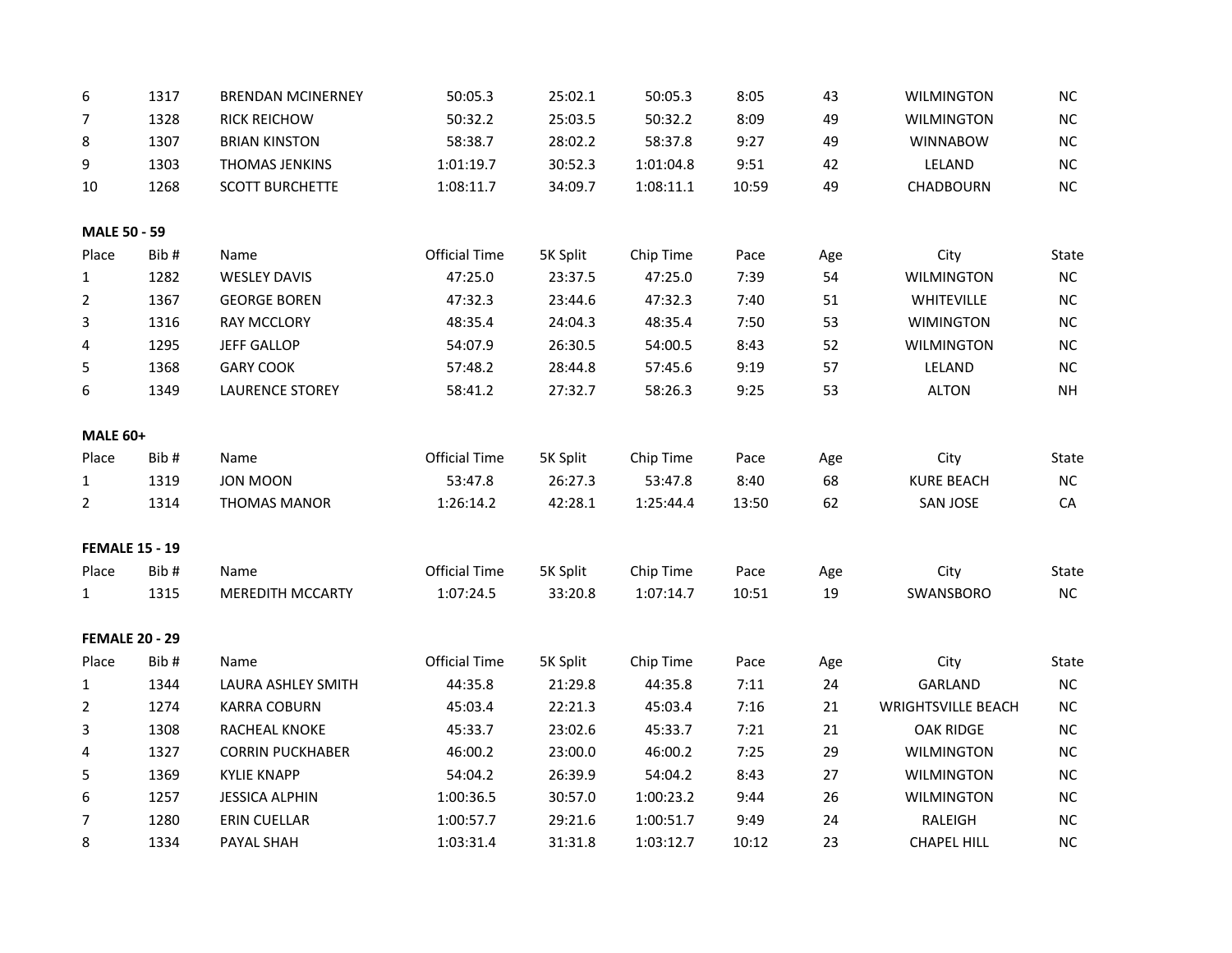| 9              | 1331                  | KATHLEEN ROCHE           | 1:03:33.9            | 31:32.7  | 1:03:14.5 | 10:12 | 20  | RALEIGH               | <b>NC</b> |
|----------------|-----------------------|--------------------------|----------------------|----------|-----------|-------|-----|-----------------------|-----------|
| 10             | 1355                  | CHRISTINA WAXLAX         | 1:04:08.1            | 30:35.1  | 1:03:48.3 | 10:17 | 28  | WINSTON-SALEM         | NC        |
|                | <b>FEMALE 30 - 39</b> |                          |                      |          |           |       |     |                       |           |
| Place          | Bib#                  | Name                     | Official Time        | 5K Split | Chip Time | Pace  | Age | City                  | State     |
| 1              | 1289                  | <b>KAREN ECKBERG</b>     | 38:20.3              | 38:20.3  | 38:20.3   | 6:11  | 30  | <b>WILMINGTON</b>     | $\sf NC$  |
| $\overline{2}$ | 1305                  | <b>HALEY JUNO-GALDES</b> | 40:33.9              | 19:55.7  | 40:33.9   | 6:32  | 37  | <b>PINEHURST</b>      | NC        |
| 3              | 1364                  | MICHELLE FOGLE           | 44:19.3              | 22:11.6  | 44:19.3   | 7:09  | 32  | <b>WILMINGTON</b>     | NC        |
| 4              | 1296                  | <b>BLANCA GOMEZ</b>      | 44:45.9              | 22:17.9  | 44:45.9   | 7:13  | 35  | ROCKY POINT           | NC        |
| 5              | 1343                  | RHONDA SCHILAWSKI        | 47:58.8              | 23:51.9  | 47:58.8   | 7:44  | 34  | LELAND                | NC        |
| 6              | 1266                  | <b>BROOK BOWER</b>       | 52:08.4              | 25:56.5  | 51:43.0   | 8:20  | 37  | <b>WILMINGTON</b>     | NC        |
| 7              | 1320                  | <b>STACIE MORRISON</b>   | 52:12.6              | 24:44.7  | 52:12.6   | 8:25  | 39  | <b>SUPPLY</b>         | NC        |
| 8              | 1291                  | <b>CHRISTIE EVERETT</b>  | 52:41.0              | 25:50.1  | 52:41.0   | 8:30  | 34  | <b>INDIANAPOLIS</b>   | IN        |
| 9              | 1277                  | ELLIE COONROD            | 52:52.5              | 26:25.1  | 52:52.5   | 8:32  | 31  | <b>WILMINGTON</b>     | NC        |
| 10             | 1293                  | <b>ASHLEY FRANK</b>      | 52:57.2              | 26:55.4  | 52:57.2   | 8:32  | 38  | <b>WILMINGTON</b>     | NC        |
| 11             | 1301                  | SARAH ISAAC              | 54:16.0              | 26:53.1  | 54:16.0   | 8:45  | 31  | <b>WILMINGTON</b>     | $\sf NC$  |
| 12             | 1370                  | <b>LEANNE CHRISTIAN</b>  | 54:16.2              | 26:52.0  | 54:16.2   | 8:45  | 30  | <b>WILMINGTON</b>     | $\sf NC$  |
| 13             | 1281                  | <b>ROSE DAVIS</b>        | 56:05.8              | 28:21.9  | 55:46.4   | 8:59  | 33  | LELAND                | NC        |
| 14             | 1346                  | <b>JENNY SNYDER</b>      | 57:52.7              | 27:55.4  | 57:31.9   | 9:17  | 32  | <b>ELIZABETH CITY</b> | NC        |
| 15             | 1362                  | <b>JENNIFER YOUNG</b>    | 1:01:30.0            | 28:45.0  | 1:01:30.0 | 9:55  | 39  | WILMINGTON            | NC        |
| 16             | 1336                  | SHAWNA SHELTON           | 1:05:01.7            | 32:03.9  | 1:04:46.8 | 10:27 | 32  | <b>WILMINGTON</b>     | NC        |
| 17             | 1283                  | PAIGE DEAN               | 1:05:23.2            | 32:02.8  | 1:04:50.1 | 10:27 | 32  | JACKSONVILLE          | NC        |
| 18             | 1262                  | <b>ALISON BARINGER</b>   | 1:08:08.8            | 32:19.5  | 1:07:47.5 | 10:56 | 33  | <b>ELIZABETH CITY</b> | NC        |
| 19             | 1342                  | AMANDA SISSINE           | 1:08:24.9            | 33:12.4  | 1:08:07.8 | 10:59 | 30  | <b>WILMINGTON</b>     | NC        |
| 20             | 1341                  | <b>REGAN SIMMONS</b>     | 1:08:34.7            | 33:50.1  | 1:08:08.3 | 10:59 | 30  | <b>WILMINGTON</b>     | NC        |
| 21             | 1278                  | <b>JESSICA COTTRELL</b>  | 1:09:55.0            | 34:23.9  | 1:09:35.4 | 11:13 | 31  | <b>DURHAM</b>         | NC        |
| 22             | 1340                  | KATE SILBERFELD          | 1:16:04.1            | 37:39.3  | 1:15:45.8 | 12:13 | 35  | <b>CAROLINA BEACH</b> | NC        |
|                | <b>FEMALE 40 - 49</b> |                          |                      |          |           |       |     |                       |           |
| Place          | Bib#                  | Name                     | <b>Official Time</b> | 5K Split | Chip Time | Pace  | Age | City                  | State     |
| $\mathbf{1}$   | 1363                  | <b>DIANA KEELY</b>       | 52:10.0              | 24:43.8  | 52:09.6   | 8:25  | 41  | <b>NEW PAL</b>        | IN        |
| 2              | 1286                  | <b>TAMMY DILLING</b>     | 52:23.0              | 0:00.0   | 52:23.0   | 8:27  | 46  | <b>OAK ISLAND</b>     | NC        |
| 3              | 1258                  | ELIZABETH ANDREW         | 53:50.2              | 26:45.8  | 53:50.2   | 8:41  | 43  | <b>WILMINGTON</b>     | NC        |
| 4              | 1332                  | MICHELLE RUBALCABA       | 55:45.6              | 27:46.0  | 55:45.6   | 8:59  | 45  | <b>HUBERT</b>         | NC        |